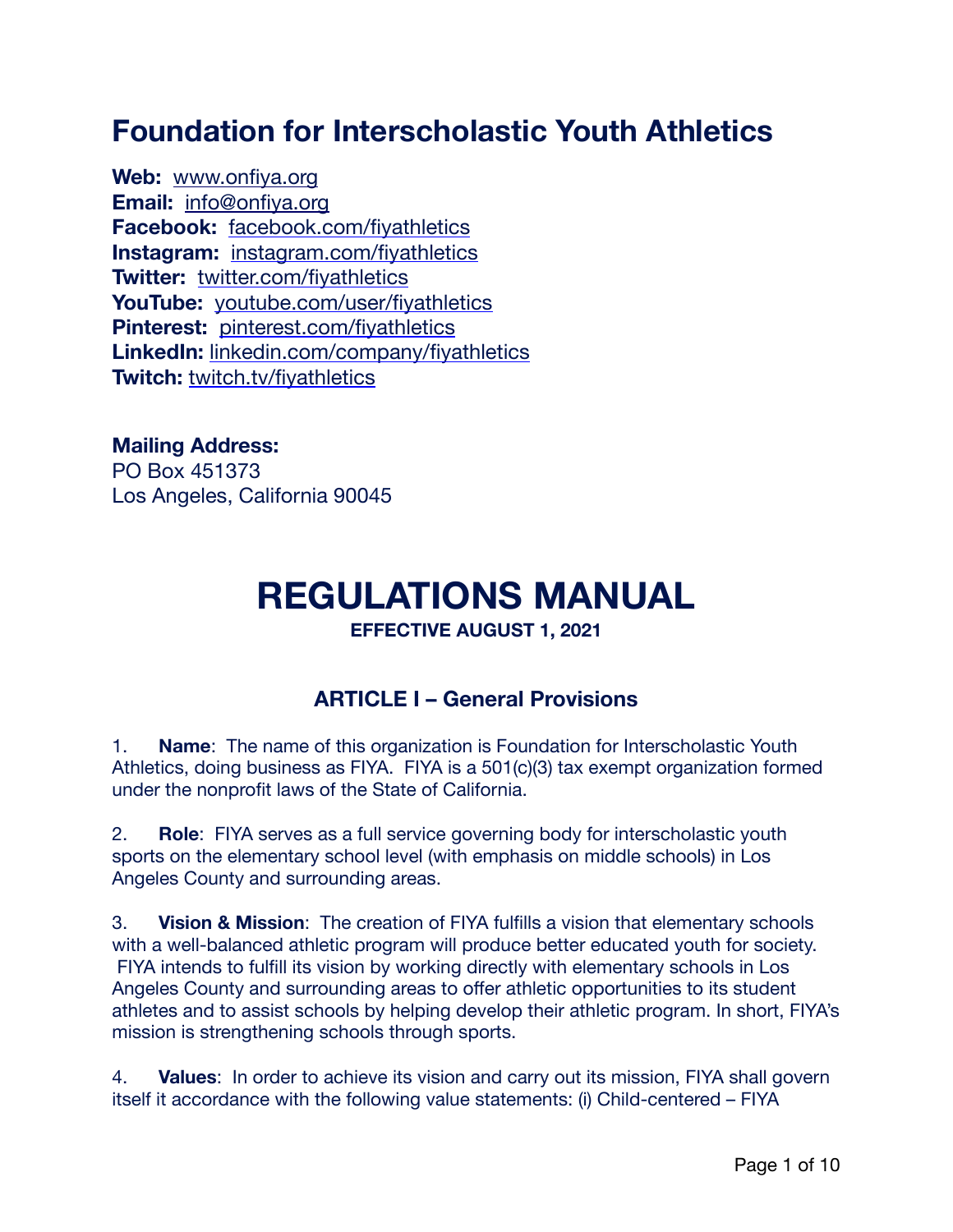always will be guided first and foremost by what is best for the children in the program; (ii) Positive and Enthusiastic – as youth sports are meant to be fun, FIYA shall conduct itself in a positive and upbeat manner at all times; (iii) Fairness and Integrity – FIYA shall treat all participants fairly, honestly and with transparency in accordance with its policies; and (iv) Quality - our focus is on the people we serve and we will strive for excellence through self-evaluation and continuous improvement.

#### 5. **Objectives**:

· To provide a quality youth sports program for elementary/middle schools.

· To tie a youth's athletic experience with education, thereby creating a wellrounded individual for society.

· To encourage schools to get parents involved with sports, thereby strengthening the school's support system.

· To develop community, school spirit, team spirit and personal esteem.

· To teach youth about sportsmanship, competition, teamwork and perseverance.

· To provide as many athletic opportunities to appeal to as many youths as possible.

· To always keep youth active and to teach about proper exercise and nutrition in a fun and positive environment.

## **ARTICLE II – Provisions for Schools**

1. **Membership**: Any elementary and/or middle school within Los Angeles County and surrounding areas may seek to participate in FIYA. Schools, including their student athletes, coaches and parents/spectators, are required to adhere to the regulations promulgated herein in order to maintain good standing. Failure to adhere to FIYA regulations and policies may result in a school's suspension from participation. In addition to participating in FIYA, a school may join as an official FIYA member school. The cost of membership is \$150 per school for the current school year and entitles the school to membership pricing (and other potential benefits). Membership to FIYA is strictly voluntary.

2. **Athletic Program**: As part of its mission, FIYA is committed to assisting elementary/middle schools with the formation and development of a strong athletic program. FIYA recommends that each school maintain an athletic director or coordinator to handle the administrative aspect involved with youth sports. The athletic director should be familiar with the contents of the FIYA Regulations Manual and share important information with its coaches, players and parents.

3. **Waiver of Claims; Indemnification**: By participating in FIYA's athletic programs, a school hereby waives, releases, acquits, and forever discharges FIYA, its officers and directors, collectively and individually, and any and all persons directly or indirectly associated with FIYA ("FIYA Group"), from any and all acts, causes of action, claims,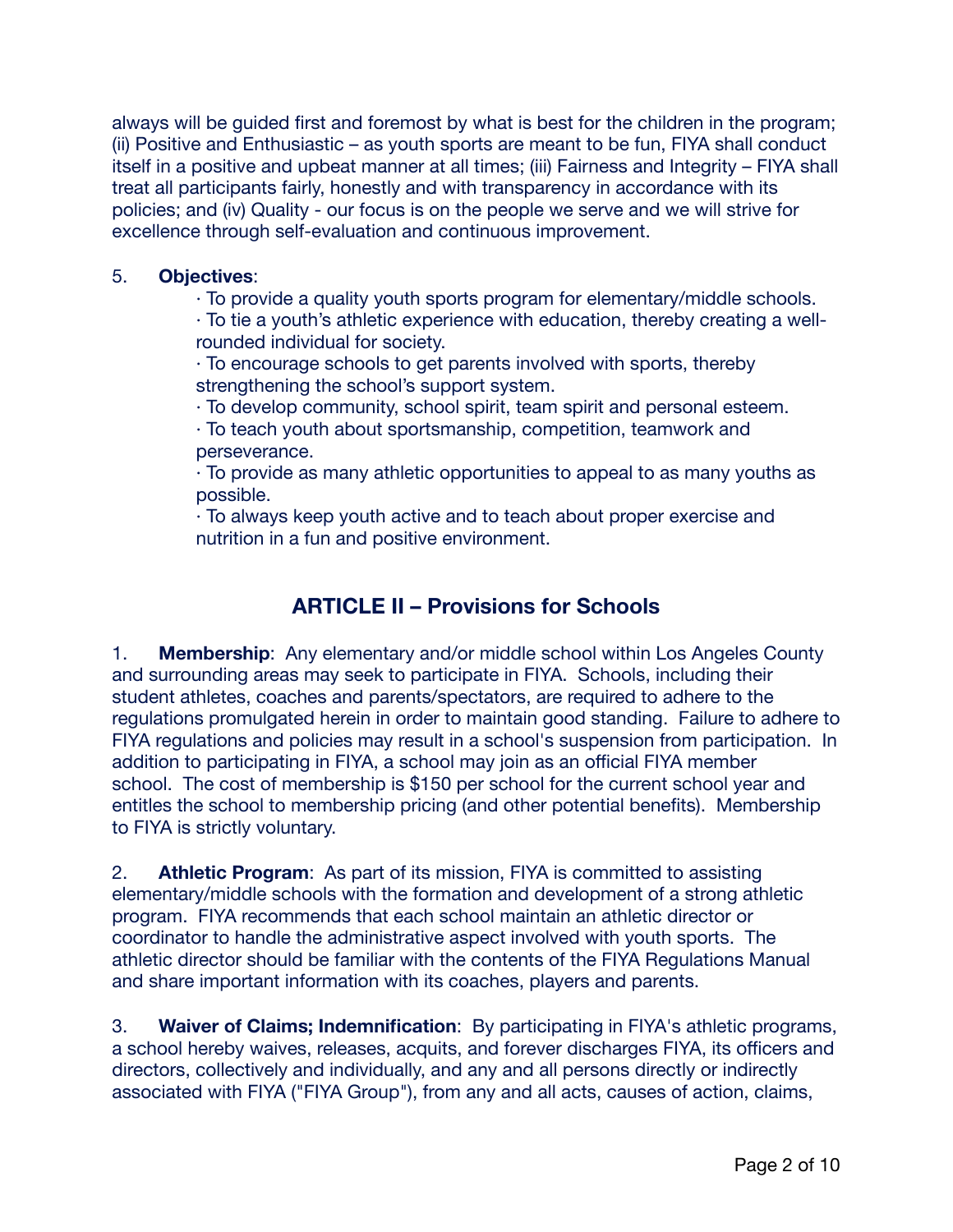demands, damages, costs or expenses on account of or which may in any way develop out of any and all known and unknown personal injuries or property damages which any player, coach, administrator or spectator from the school may suffer during the course of or as a result of participating in a FIYA activity, including but not limited to travel to and from such activity. A participating school further agrees to fully indemnify and defend FIYA Group for any such claims or damages brought against FIYA Group by the school's student athletes, their families or representatives of any kind.

4. **Student Safety**: Schools participating in FIYA should ensure that the safety of its students is a top priority. All adults involved with a particular school's afterschool athletic program should be properly screened and certified by the school he/she represents. FIYA recommends that the certification include live scan fingerprinting and child abuse guidelines training as well as first aid and CPR. Schools should supply coaches with first aid kits for all games. Schools also need to ensure that its studentathletes have the necessary health insurance coverage during the school's participation in any FIYA sports offerings; **FIYA does NOT provide health insurance coverage**.

5. **Communication**: FIYA recommends that each school have at least one school personnel, preferably the school's designated athletic director as well as principal, provide its email address to FIYA. Simply send an email to [info@onfiya.org](mailto:info@onfiya.org) with your name, school name and address and request to be added to FIYA's email distribution. FIYA mainly communicates its information via email and/or its website [\(www.onfiya.org](http://www.onfiya.org/)) as well as its social media platforms. As representatives of the participating school, school administrators should maintain sole responsibility in communicating with FIYA personnel and at least one school administrator should be present at all FIYA events to assist in monitoring the school's athletes and spectators. Throughout a particular season of an athletic event, FIYA conducts its official communications through the school's administration and/or the school's appointed coaches for its sports teams. As such, any communications from players (student athletes) and their families during the course of an athletic event's season should be directed to the school's administration, not to FIYA. Only communications from school administrators and/or coaches to FIYA are recognized.

6. **Registration**: For each FIYA athletic event, a school must submit a FIYA registration form by the stated registration deadline. Registrations will be conducted online on the FIYA website under the Registration tab. The general registration fee for a League Event is \$500 per team for member schools and \$550 for non-member schools and is due upon the school's receipt of an invoice from FIYA. The registration fee for a League Event covers the entire cost of the season for that particular sport. The general registration fee for a Tournament Event is \$12 per athlete for member schools and \$15 per athlete for non-member schools and is due upon the school's receipt of an invoice from FIYA. Generally, there are no refunds given for registration fee payments after the registration deadline if the school and/or athlete are unable to compete.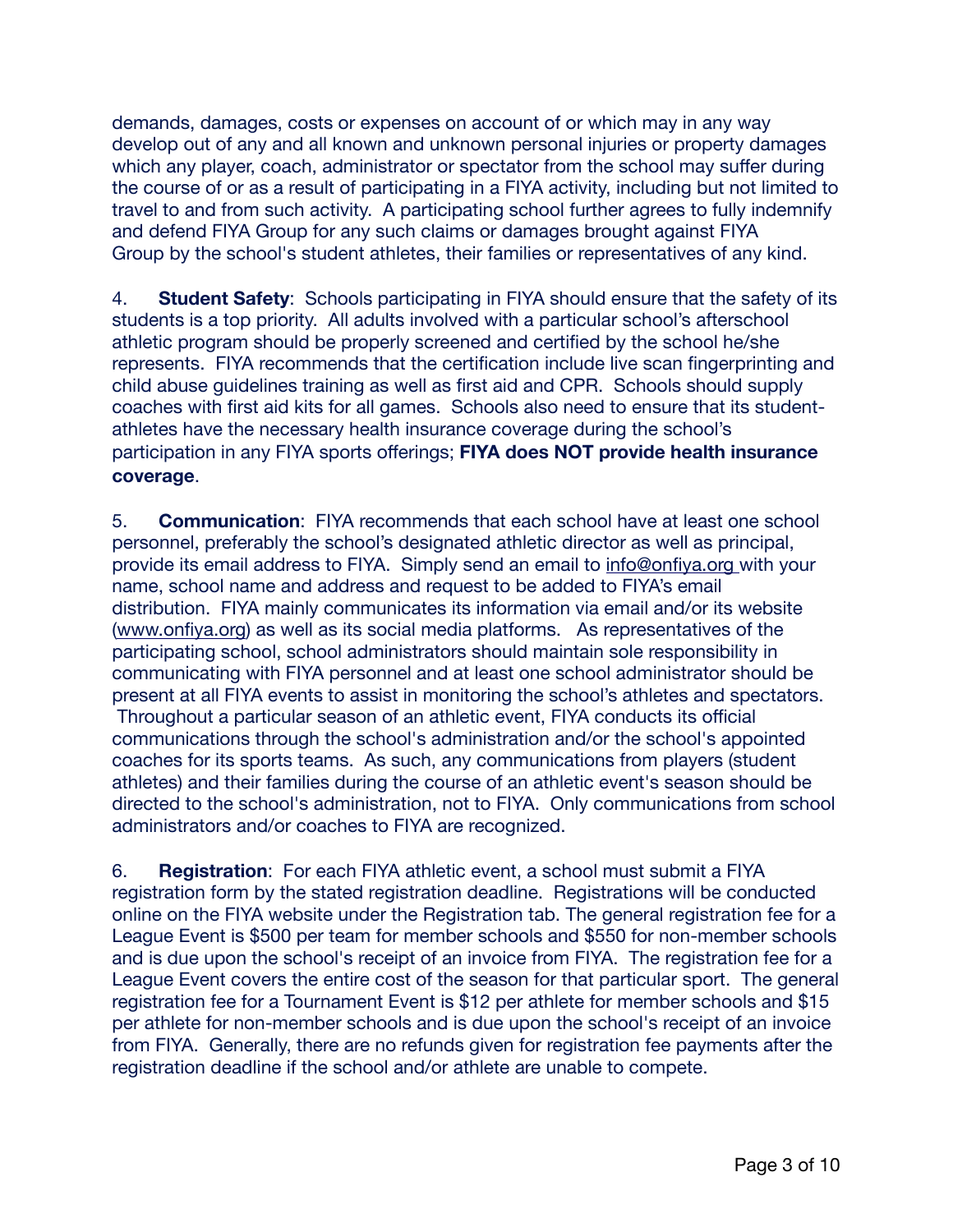7. **Statistics**: As a nonprofit entity, FIYA's sustainability is aided by collecting data from participating schools. In light of this objective, schools agree to submit to FIYA prior to the completion of the regular season, certain data about its participating team's roster as it relates to age, ethnicity and such other pertinent information which may be useful to assist FIYA with its sustainability.

8. **Sports Offerings**: FIYA endeavors to offer as many sports opportunities as possible. FIYA organizes its sports offerings as either League Events or Tournament Events. League Events occur over an eight to ten-week period and involve a regular season game schedule consisting of approximately 8 games and includes city-wide playoffs for Division 1/1A qualifying teams. There are no playoffs for Division 2 or 3. Tournament Events are generally a one-day event and often have an individual and a team competition.

While demand will dictate the specific sports offerings in a particular year, FIYA intends to offer the following for the upcoming school year:

FALL – Girls Volleyball, Boys Flag Football (7 v 7), Girls Flag Football (5 v 5), Boys Floorball, Girls Floorball, Cross Country\*, Virtual Cross Country\*, Ping Pong, eSports\*\*

WINTER – Girls Basketball, Boys Basketball, Ping Pong\*, Dance\*, eSports\*\*

SPRING – Girls Soccer, Boys Soccer, Boys Volleyball, Girls Futsal, Boys Futsal, Track & Field\*

\* denotes a Tournament Event and \*\* denotes both a League Event and Tournament Event

The rules for the above listed sport will be listed in the Appendix to the FIYA Regulations Manual. FIYA is open to organizing any sport not listed above if enough schools warrant the demand. Please contact FIYA to request a particular sport.

9. **Divisions**: FIYA also organizes its sports offerings based on grade level:

Division 1 is the most competitive level and is for student athletes in grades 8 and below who are enrolled in the school and meet the requirements set forth in the student athlete section of the FIYA Regulations Manual.

Division 2 is a development level and is for student athletes in grades 6 and below who are enrolled in the school and meet the requirements set forth in the student athlete section of the FIYA Regulations Manual.

Division 3 is an introductory level and is for student athletes in grades 4 and below who are enrolled in the school and meet the requirements set forth in the student athlete section of the FIYA Regulations Manual.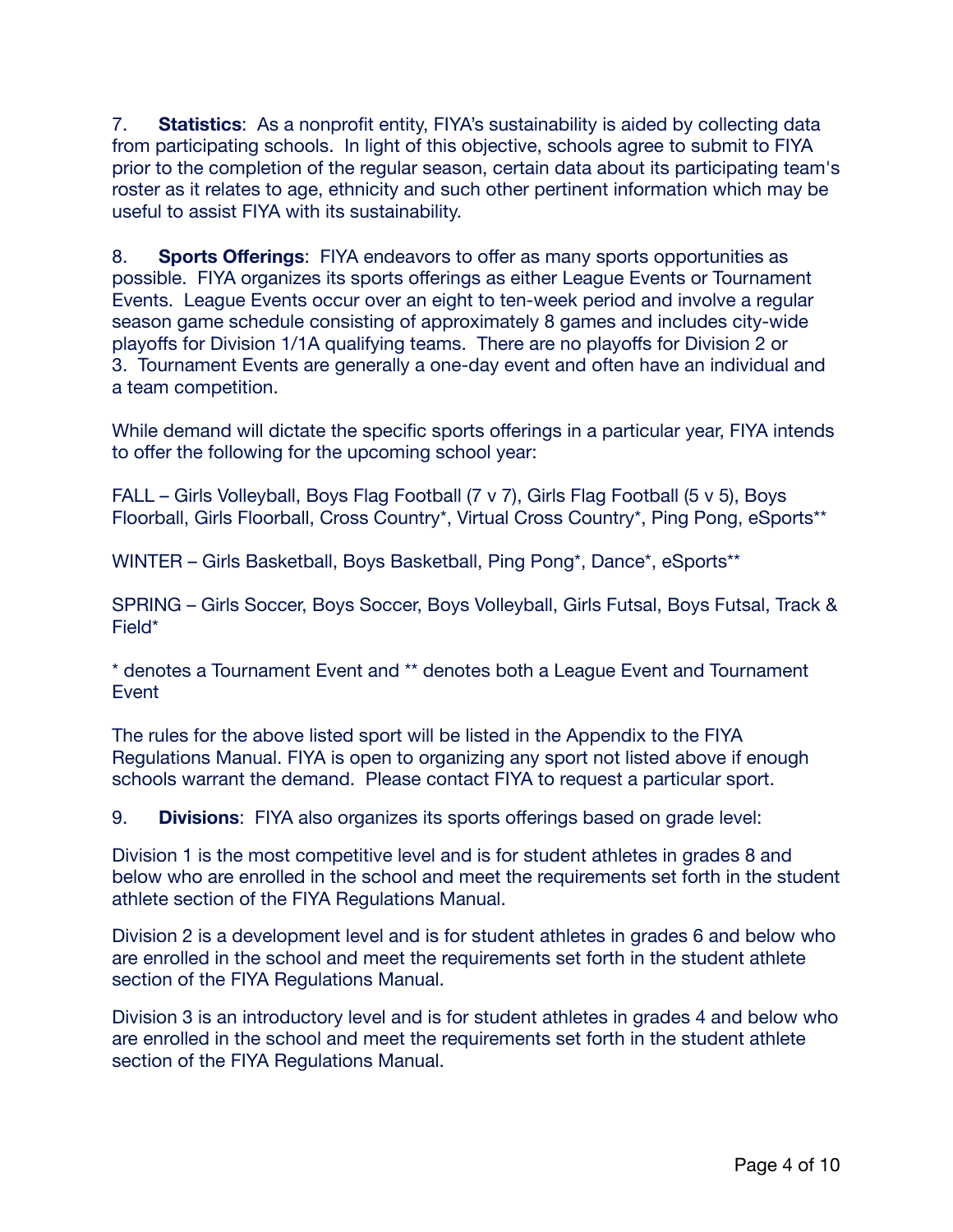FIYA strives to equally match the competition level between schools. In addition, FIYA will offer two tier playoff system for all qualifying Division 1 teams. In general, Division 1 playoffs will involve the top 2 to 3 teams from each Division 1 league and Division 1A playoffs will involve the next set of 2 to 3 teams from each Division 1 league. There are no playoffs for Division 2 and Division 3.

10. **Centralized Facilities**: FIYA's policy is to conduct its League Events at a centralized facility which means multiple games each game day at a single facility. Such policy enhances the quality of the league, provides a safer and more enjoyable playing atmosphere for all participants and reduces the administrative expenses. FIYA desires to work with its participating schools who have facilities to host League Events. This policy can help host schools who have acceptable playing venues on its campus to reduce their costs of transporting their athletes as well as reduce some of its registration costs.

11. **Game Schedules for League Events**: FIYA issues draft game schedules for League Events shortly after the registration deadline and prior to the start of the season. A school through its coach and/or athletic director shall be given the opportunity to request adjustments to the draft game schedules. It is highly recommended that the coach and/or athletic director compare the entire draft game schedule to its school calendar to ensure that there are no conflicts. If there are any unavoidable conflicts, then the coach and/or athletic director should request changes to the draft schedule. Once game schedules are finalized, however, schools should adhere to the final game schedule. A team that fails to show up to a game on the final game schedule will be assessed a forfeit loss which is treated as a negative or deduction in points in the league standings.

12. **Rescheduling Games from Final Game Schedules**: FIYA recognizes that there may be rare circumstances which require a game on the final game schedule to be rescheduled. The most acceptable type is when the host facility becomes unavailable. FIYA will reschedule such games due to facility issues. FIYA also recognizes that a school might have a subsequent academic or other event which creates an unavoidable conflict with the final game schedule. A school must contact FIYA only about the potential rescheduling of a game; schools should not contact the opponent or the facility. If a school provides written notice to FIYA at least 72 hours prior to game time about an unavoidable conflict and a request to reschedule a game, FIYA will notify the opponent and the facility. If the opponent and the facility is willing to accommodate a rescheduling of the game, then FIYA will endeavor to reschedule the game. An agreed upon rescheduled game will become an official part of the final game schedule. If an opponent is not willing to accommodate a rescheduling of the game, then the opponent will be credited with a victory. So long as the written notice was provided in timely fashion, the requesting school will only be marked with a loss, not a forfeit. If a facility is unable to provide time for a rescheduled game, then the game will not count as a win or a loss for either team in the final standings. If a school provides less than 72 hours written notice about its unavailability to play a game on the final game schedule, then such game is subject to a forfeit loss.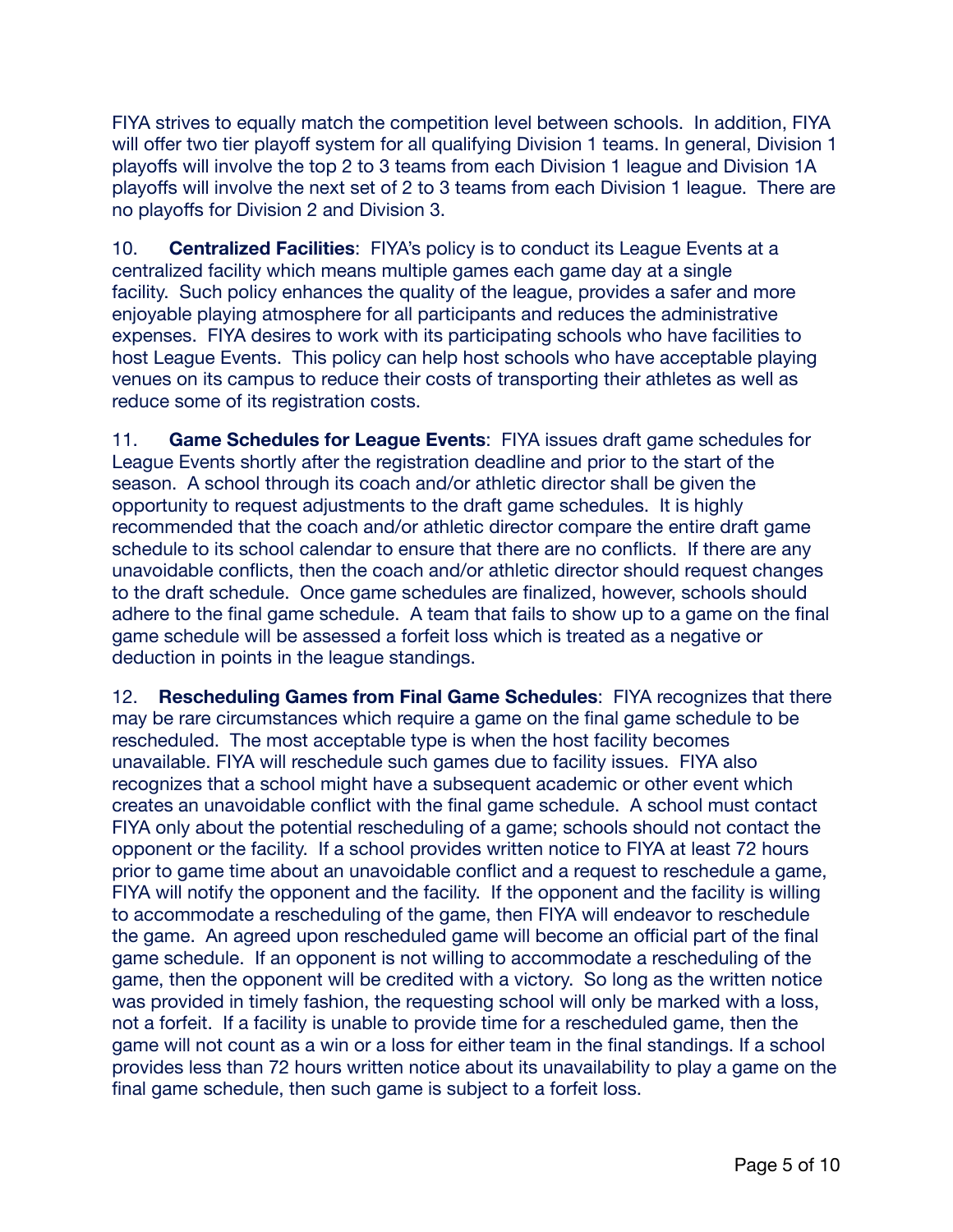13. **Playoffs**: Playoffs are for qualifying Division 1 teams only; there are no citywide playoffs for Division 2 and Division 3. The following are general guidelines with respect to playoffs for League Events: The top teams in the league qualify for playoffs. Leagues with 4 to 6 teams will get 1-2 playoff qualifiers; Leagues with 7 to 9 teams will get 3-4 playoff qualifiers, Leagues with 10 to 12 team will get 5-6 playoff qualifiers. Qualifying teams will be placed in either Division 1 playoffs (higher skilled or qualifying teams) or Division 1A playoffs (as compared to Division 1, these are lower skilled or qualifying teams). While FIYA will solicit information from school teams about which Division is most appropriate, FIYA is the final decision maker for making playoff placement determinations based on historical data and observations from personnel and officials. Unlike regular season schedules, playoff scheduling is much more restrictive and consequently FIYA cannot guarantee that it will be able to accommodate playoff schedule requests. FIYA will make playoff schedule adjustments for hosting facilities. In addition, while FIYA will still attempt to limit a team's travel during playoffs, it is less of a determinative factor during playoffs. Teams with higher seeds will either receive 1st round byes and/or play against lower seeds.

14. **Awards**: FIYA issues team awards for league champions in all Divisions. For Division 1/1A, FIYA provides a city-wide playoff format and will issue team and individual awards to the finalists. FIYA also will recognize league sportsmanship awards in all Divisions based on votes received by participating teams. Such winners will receive a sportsmanship plaque. Each school team will have one vote for another school team in its league for which it believes that team (coaches, players and its spectators) best exemplified the tenets of the FIYA Sportsmanship Pledge throughout the season. School teams cannot vote for themselves or affiliated school teams if in same league.

### **ARTICLE III – Provisions for Student Athletes**

1. **Eligibility**: In order to participate in FIYA, a student athlete must: (i) be a full-time student enrolled in the elementary school he/she represents, (ii) maintain the school's academic standards for student athletes, including standards for conduct and effort and (iii) meet the grade and age requirements as set forth in Section 2 below. Any student athlete enrolled in a home school program must petition FIYA to determine whether such athlete is allowed to play in FIYA for a particular elementary/middle school. Until such petition is approved in writing, FIYA maintains the sole discretion on how to deal with a non-petitioned home school athlete.

2. **Grade Level and Age Requirement**: FIYA is for student athletes in grades 8 or under. No high school student may participate in FIYA regardless of age. For Division 1 participation, a student athlete, regardless of grade level, may not participate in FIYA if he/she is 15 years old on or before August 31. For Division 2 participation, a student athlete, regardless of grade level, may not participate in FIYA if he/she is 13 years old on or before August 31. For Division 3 participation, a student athlete, regardless of grade level, may not participate in FIYA if he/she is 11 years old on or before August 31.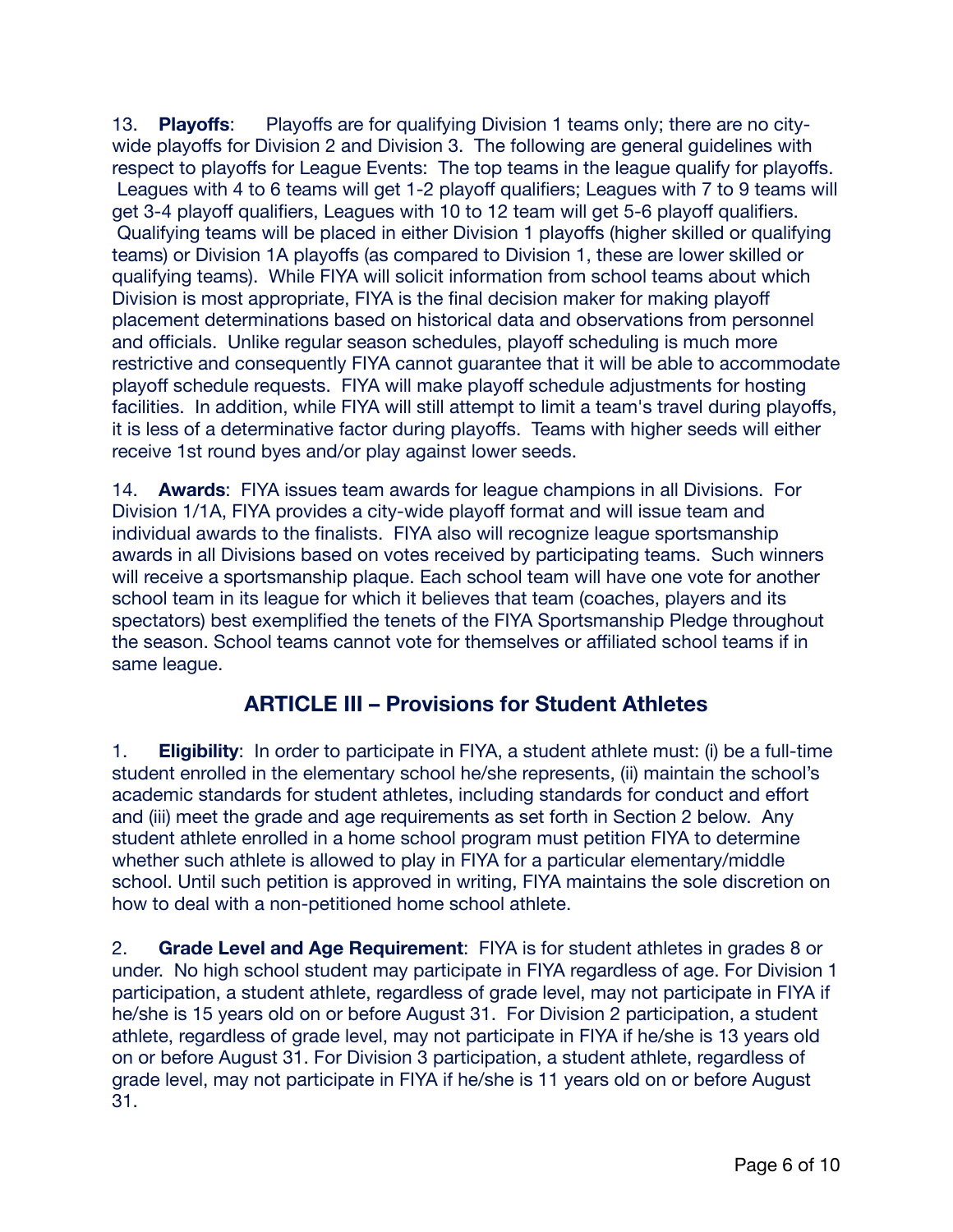3. **Academic Standards**: Student athletes must meet its school's academic standards including conduct and effort. Each school is responsible for establishing and monitoring the academic progress of its student athletes. FIYA recommends an academic average of C in all core subjects.

4. **Suspended Student**: If a school takes disciplinary action against a student that results in a student being suspended from school, then the suspended student shall not be eligible to participate in FIYA during the suspension. A school using a suspended player may face sanctions.

5. **Sportsmanship**: Each student athlete participating in FIYA shall endeavor to exhibit good sportsmanship at all times. FIYA reserves the right to discipline any student athlete who does not exhibit good sportsmanship. In addition, game officials have the authority to remove a player from a game if the officials determine that the player needs a cooling off period in order to maintain control of the game as well as to assist the player in question to regain his/her composure. It is within the game officials' discretion in consultation with the coach to allow the removed player to re-enter the game. Game officials also have the ability to eject a player from a game. Any ejected player shall automatically serve a *minimum* one game suspension.

6. **Pre-Game Pledge**: Prior to each FIYA competition, players shall gather to say the FIYA Pledge: I pledge to always show respect for my teammates, opponents, coaches and officials; to show good sportsmanship in both winning and losing; and to compete to the best of my ability at all times.

### **ARTICLE IV – Provisions for Coaches**

1. **Coach's Role**: A coach in youth sports plays an incredible role in the lives of children. Valuable life lessons and important virtues are taught and developed on the playing field. A coach therefore assumes the role of a teacher in FIYA and in light thereof, each coach shall act, speak and dress in a manner consistent with a professional teacher. In addition, a coach is responsible for the conduct and supervision of the student athletes and the spectators for his/her team as well as supporting the officials' decisions during the game. In light of this, coaches should share with their parents and spectators the FIYA Adult Code of Conduct listed in Article V.

2. **Coach Requirements**: To coach in FIYA, the following requirements are necessary: A coach must be at least 18 years old, have 1stAid/CPR training, complete the NAYS online coaching certification program and submit any necessary personnel documentation as required by the school for which he/she coaches.

3. **Rosters**: In light of Article III, team rosters are used to validate the eligibility of each team member and as such schools may be asked to provide such eligibility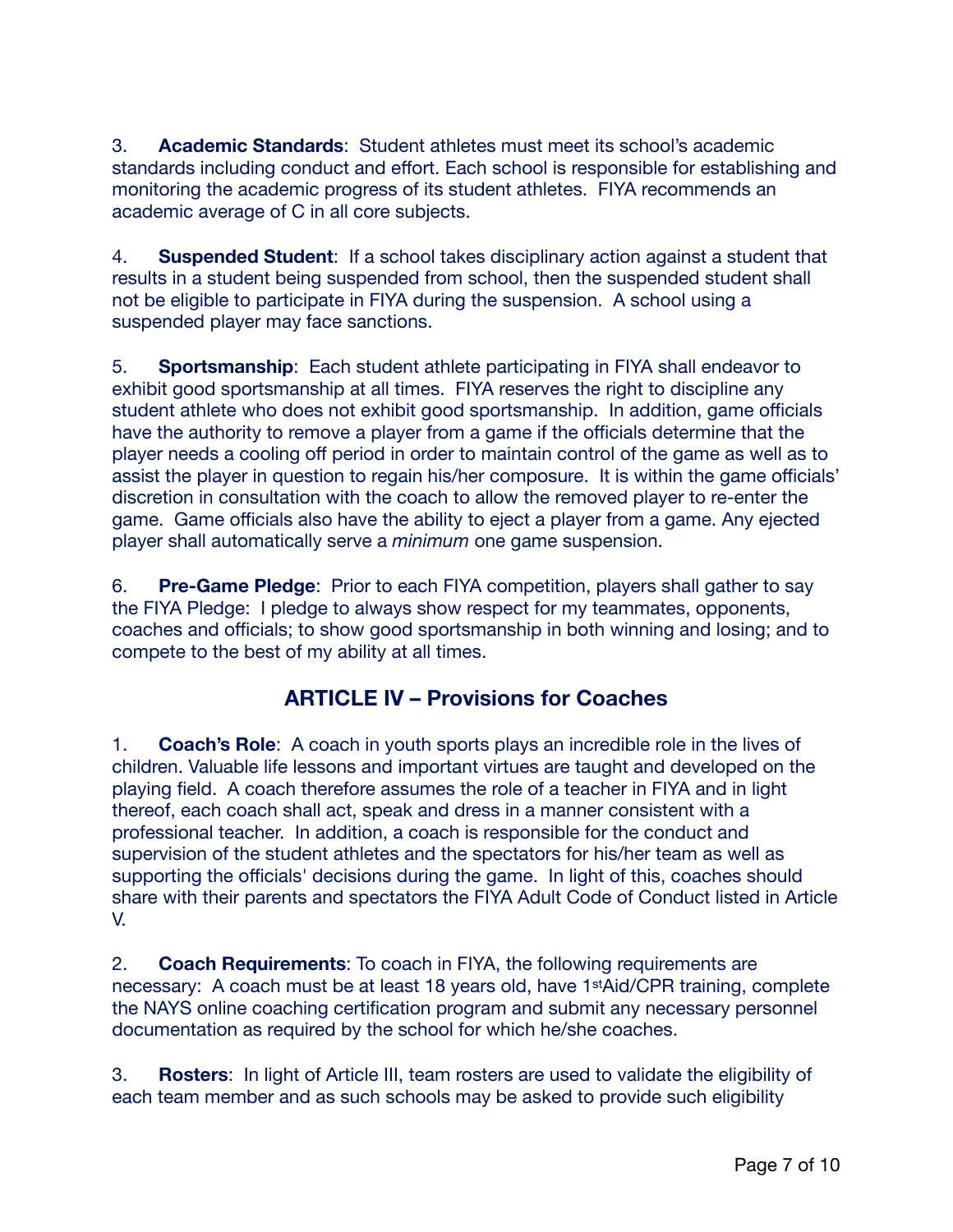verification. Schools with more than 1 school team entered into the same sport may NOT interchange players from its multiple teams unless it declares beforehand and accepts a loss as part of the exchange.

4. **Medical**: Coach should maintain a first aid kit and all emergency medical information for each player on the team at all practices and games.

5. **Ejection**: A coach ejected from a game or competition will automatically be suspended for a minimum of the next two games or competitions. A suspended coach who participates in a game/competition will cause that game/competition to be declared a forfeit and he/she will be subject to disciplinary action by FIYA.

6**. Playing Time**: FIYA recognizes the value of youth sports for children and the incredible role that coaches have in the lives of children. Coaches should always strive to maximize each child's playing time. FIYA suggests the following guidelines: A Division 3 athlete should play roughly an equal amount of playing time as his/her teammates; a Division 2 athlete should have at least one quarter of playing time and a Division 1 athlete should participate in each game.

7. **Officials**: A coach shall endeavor to maintain a positive and professional relationship with game officials at all times. The FIYA standard is to have minimum to no dialogue with game officials during the game. In the rare cases that a coach feels the need to discuss an issue with game officials, the coach should do so calmly and privately during a stop in play.

8. **Protest**: A formal protest is a written objection directly associated with the FIYA Regulations Manual. Protests cannot be filed on a game official's judgment. All protests must be signed by a school administrator and a certified coach and received by FIYA within 48 hours from the starting time of the game. The written protest must contain the following information:

- A. Date, time and site of game.
- B. Teams involved
- C. Names of officials if possible.
- D. FIYA Regulation that is alleged to be violated.
- E. Factual account of the incident(s) that caused the protest.

FIYA reserves the right to investigate any situation that appears to be in direct conflict with the FIYA Regulations Manual. Investigations will be handled on an individual basis depending on the severity of the violation. FIYA will issue a written decision within three (3) business days of receipt of the protest.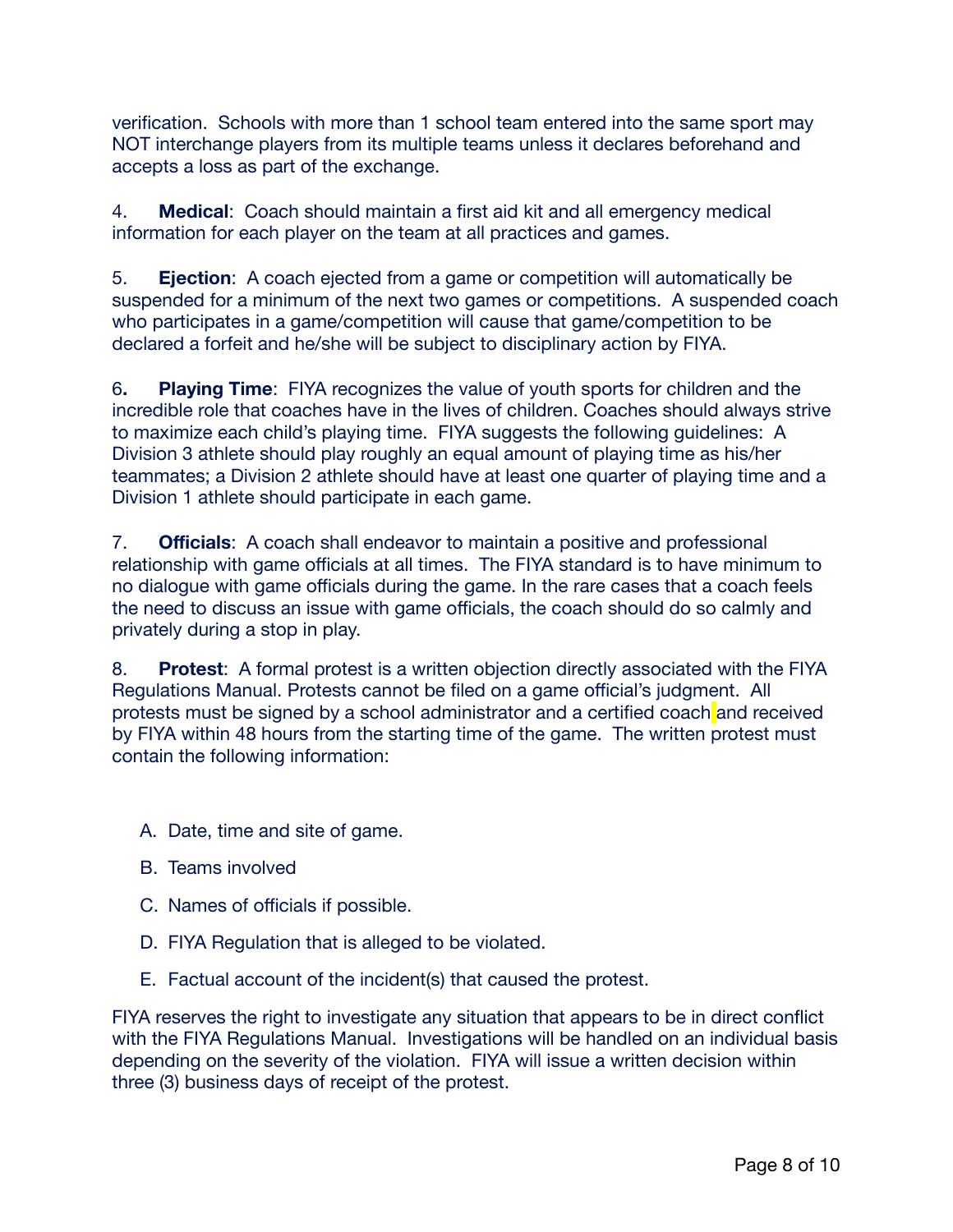9. **Game Start Times**: The official starting time for games is what is set forth in a final game schedule. See Article II, Section 8 regarding game schedules. Teams are encouraged to arrive at least 15 minutes prior to their scheduled start time. Grace periods are subject to field/facility availability and the discretion of game officials in consultation with FIYA.

10. **Game Results**: It is recommended that the coach of the winning team submit the results of the game to FIYA within twenty-four (24) hours of the game's completion. Submission shall be by email or text message.

11. **Standings**: Unless otherwise provided, league standings will be recorded as follows: A win equals 3 points, a loss equals 0 point and a forfeit equals minus 3. See Article II, Section 9 on how rescheduled games are treated with respect to final standings. In the case of a tie in the standings, the first tiebreaker is the head to head result(s) amongst the tied teams. If the head to head tiebreaker does not resolve the tie amongst multiple teams (more than 2 teams), then a coin flip will be conducted to determine the highest place. Thereafter, head to head results will be used to determine subsequent places amongst the multiple tied teams. In the case of ties where *ALL* the tied teams have not played any of the other tied teams, the first tiebreaker is the record amongst common opponents in league play. If the common opponent tiebreaker does not resolve the tie, then a coin flip will be conducted to determine the highest place. Thereafter, if necessary, coin flips will continue to be used if the common opponent tiebreaker does not resolve the tie. Lastly, in cases where multiple teams (more than 2 teams) are tied and some but not all of the tied teams have played the other tied teams, the first tiebreaker will be head to head results involving all of the tied teams.

#### **ARTICLE V – Provisions for Parents & Spectators**

 **Adult Code of Conduct**: Each student athlete's parent/guardian agrees to the FIYA Adult Code of Conduct (listed below) by consenting to allow his/her child to play in FIYA: "I acknowledge and agree to be bound by the FIYA Adult Code of Conduct: I understand that I represent my school and I will be a positive role model for my child and my child's teammates and coaches at all practices, games and events. I will treat EVERYONE in a respectful, courteous and professional manner. I will cheer POSITIVELY for my team and I will refrain from any negative cheering or comments directed toward any team or person including the officials and the coaches. Questioning or commenting on officials' calls or coaching from the sidelines are examples of negative cheering. Lastly, I acknowledge that I am responsible for the conduct of all of my family members and guests and I further acknowledge that any behavior exhibited by me or my family members or guests that is not consistent with this Adult Code of Conduct may result in me being banned by school administrators from attending any games or practices or my child not being allowed to participate in the sports program."